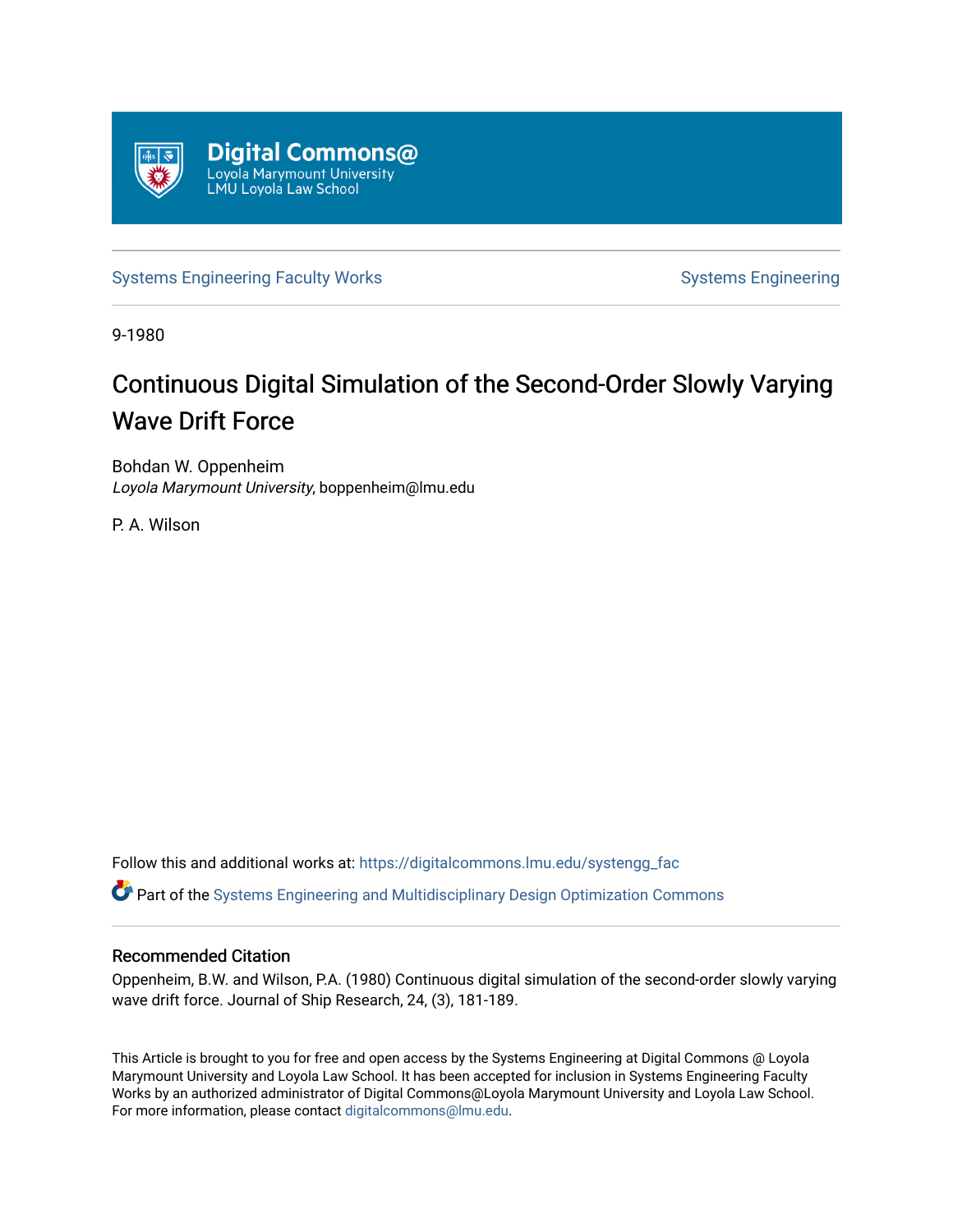# **Continuous Digital Simulation of the Second-Order Slowly Varying Wave Drift Force**

# **B. W. Oppenheim** 1 and **P. A. Wilson** <sup>1</sup>

A discussion is given on practical aspects of digital representation in time of the slowly oscillatory secondorder wave drift force from a known force spectrum. The emphasis is placed on the computational efficiency and on the suitability of the simulation to a numerical integration of an equation of motion using a variable integration step size, where the force acts as the excitation of motion. The effect of approximating the original spectrum by a white spectrum is discussed. A sensitivity analysis is made to the range of frequencies of the spectra. The force time record is obtained by first generating at equal time intervals a discrete time series which possesses the desired random characteristics, and then by extending the discrete series into a continuously available digital record using a sin(x)/x-type interpolation. Various numerical tests are illustrated with plots. Superiority of the fast Fourier trans form over the cosine series is demonstrated in terms of the spectral contents preservation.

#### **Introduction**

THE HYDRODYNAMIC force acting upon a vessel floating **in**  waves contains a first-order component with zero mean and proportional to the wave amplitude, and a second-order component proportional to the square of the wave amplitude. The first-order force contains harmonics of frequencies equal to the wave harmonics only. The second-order component, commonly called drift force, is constant in regular waves and if the waves are irregular it also contains oscillatory parts. The latter are associated with occurrence of wave groups, and are of frequencies much lower than the wave frequencies. The drift force in spite of its secondorder magnitude can cause large motions of the vessel if the corresponding static restoring force is low. Such a case occurs, for example, when a vessel is moored. The resonance of horizontal motions of a moored vessel occurs at frequencies with high power content of the drift force spectrum, thus resulting in relatively large motions.

The equations of motion which describe the horizontal motions of moored floating vessels are nonlinear, coupled, and contain feedback. The nonlinearities are due to the nonlinear characteristics of the mooring restoring force (catenary effects) and nonlinear (approximately cubic) dependence of the damping force with the vessel velocity. The coupling exists in general between the sideways (sway) and rotational (yaw) modes of motion due to hydrodynamic and inertial asymmetry of the forward and aft portions of the vessel; it is due as well to the directional coupling of mooring restoring force. The feedback occurs due to the dependence of the drift force on the relative heading of the waves (that is, on the yaw motion indirectly). Because of the noninearities, the simulated response of the vessel may be ill-behaved; that is, it may demonstrate rapid variations of direction and magnitude. Also, the numerical integration itself may introduce lead to the numerical instability of the solution. The only remedy a progressively increasing numerical error which may eventually available for overcoming the numerical instabilities and, simul taneously, for accurate detection of rapid variations of the response, is to decrease the time step size of the integration to an acceptably small value usually determined only by experimentation. A small <sup>15</sup> to decrease the time step size of the integration to an acceptably small value usually determined only by experimentation. A small  $\overline{1}$  Department of Ship Science, University of Southampton, Southampton, England.

Manuscript received at SNAME headquarters March 13, 1979; revised rnanuscript received January 25, 1980.

step may result in lengthy computations. For example, if a statistical analysis is to be made of the motion, the record duration should correspond to several hundred "typical" cycles. Frequently, in order to detect the rapid changes of the response, it is necessary to use a step size on the order of one-hundredth of the cycle period. Thus the total number of steps in the integration may easily reach tens of thousands. Consequently, it is desirable from the point of view of computational efficiency to introduce a variable step size. During an ill-behaved response the step is kept small to detect all rapid variations, and it is increased during "regular" portions of the responses to increase the speed of the integration.

The method of digital integration using a variable step size requires special techniques of simulating the excitation in the equation of motion, if the excitation is to represent a random signal. The need for special techniques arises because the time of the next integration point is not known a priori; consequently the excitation signal value may be required at any point in time and it must therefore be available continuously, although by a discrete digital value. Two such techniques are discussed in this paper.

The drift force spectrum has a very particular shape which yields itself to an approximation by a band-limited white spectrum. The quality of the approximation depends on the frequency bandwidth, and these problems are also discussed here. The last topic covered is the rationale for selecting the cutoff frequency of the spectrum, the sensitivity of the signal quality to this selection, and the constraints imposed on the selection by the physics of the problem.

The discussion is limited to a single, degree of freedom. This removes the need to consider resolving the **drift** force in terms of spatial components, cross-coupling, and the associated feedback phenomenon.

### **'Exact' drift force spectrum and its range of frequencies**

It was shown in  $[1]^2$  that the mean drift force,  $F$ , and its slowly oscillatory spectrum, *Sp,* have the form

$$
F = C_1 \int_0^\infty H_F(\omega) G_w(\omega) d\omega \tag{1}
$$

<sup>&</sup>lt;sup>1</sup> Department of Ship Science, University of Southampton, South-<br>anpton, England. (Coauthor Oppenheim is on leave of absence from Global Marine Inc.)

<sup>2</sup>Numbers in brackets designate References at end of paper.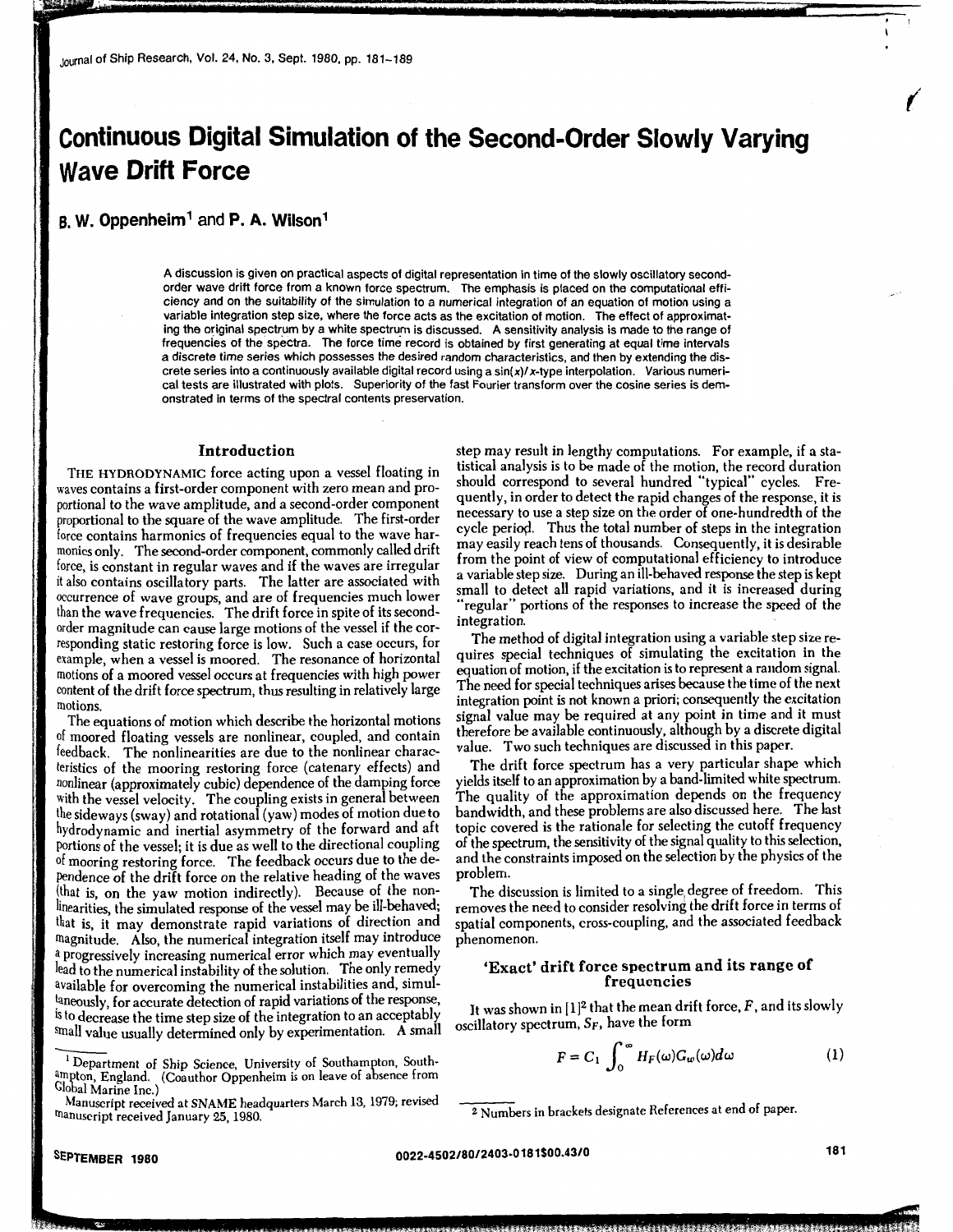$$
G_F(\mu) = C_2 \int_0^\infty H_F^2 \left( \omega + \frac{\mu}{2} \right) G_w(\omega) G_w(\omega + \mu) d\omega,
$$

 $\mu > 0$ , small (2)

where  $H_F(\omega)$  is the second-order drift force transfer function and  $G_w(\omega)$  is the wave amplitude spectrum (one-sided).  $C_1$  and  $C_2$ are two constants. The random force and the resulting vessel motions are assumed stationary. Consequently, it is a simple matter to remove the de signal from both the excitation and the response. Thus the following discussion can be limited to the oscillatory portions of the signals only.

The typical shape of  $G_F(\mu)$  is shown in the upper frame of Fig. 13 by a heavy line. The range of frequencies of  $G_F(\mu)$  is large, but equation (2) has been derived with the assumption that  $\mu$  is small. The immediate question is therefore where the cutoff frequency should be taken. The requirement of small  $\mu$  implies that the force signal should be narrow-band and regular. The other requirement for a small cutoff frequency is the characteristics of the numerical integration procedure. If the excitation signal is narrow-band, the integration step size can be relatively large. In order to detect the response subjected to a wide-band excitation, the step would have to be small and even that may not prevent a numerical instability of the integration from occurring. On the other hand, in order to analyze the response statistically and in particular to obtain the least-square response transfer function for as wide a frequency range as possible, the cutoff frequency of the excitation spectrum should be as large as possible. The cutoff frequency should be significantly larger than the moored vessel resonant frequencies.

Nonlinear systems may also respond in the bifurcation mode and, to detect this, the excitation frequency must be at least three times as large as the natural frequencies. Certainly, the cutoff frequency should be significantly larger than the moored vessel resonant frequencies.

Since equation (2) is a second-order convolution, the force spectrum shape is similar in all practical sea and vessel combinations. Of particular interest is the part of the spectrum at low frequencies where the spectrum is almost uniform. In this region, the spectrum can be approximated by a band-limited white spectrum. Equation (2) becomes

$$
G_F(\mu) = C_2 \int_0^\infty H_F^2(\omega) G_w^2 d\omega = G_F^0 = \text{const}
$$
 (3)

Such an approximation permits a significant simplification of the force spectrum calculation and of the record simulation. The latter can be computed once, stored, and utilized for any application by only scaling it for different desired white spectra.

The sensitivity of the record to the frequency range as well as to the spectrum type is tested numerically later in the section on testing.

# **Continuous availability of the discrete spectrum**

The numerical integration algorithm which uses a variable step size may require the excitation signal value at any arbitrary  $\lim_{h \to 0}$ The signal must therefore be available as a continuous function of time, although in a discrete digital manner. A random signal that is generated from a certain distribution has its minimum and maximum and it can take any value in between every time it is "randomly" generated. Consequently, the time interval of the random signal generation becomes in effect the half-period of the highest harmonic present in the signal. If the interval is very small as is the case with the variable step size integration, the relative contribution to the signal of such high-frequency components becomes totally inadmissible, both because it unreasonably raises the high-frequency portion of the spectrum and because it makes the numerical integration very slow and possibly unstable. The solution to this problem is to generate the signal in a semirandom, semideterministic way; namely, the signal should be generated at sufficiently large but equal time intervals as a random signal, from the desired distribution, and the intermediate values of the signal should be obtained by a suitable smooth interpolation. This way the spectral contents of the signal can be preserved and the signal can be available at any arbitrary time, as demanded by the integration algorithm.

Two methods of generating the desired random signal at equal intervals are discussed here. The first is based on the Inverse Discrete Fast Fourier Transform (IDFFT) and the second is to express the signal as a weighted cosine series (CS). The superiority of the former over the latter, in terms of computing time, has been well recognized for some time [2, 3]. The present paper demonstrates another aspect of the superiority of the FFT, namely, the preservation of the spectral contents. The two methods are discussed separately.

### **IDFFT method**

The discrete estimate of a continuous, smoothed, two-sided spectrum is given as

$$
S_F(\omega_k) \simeq \frac{N\Delta}{2\pi} X_k^* X_k \tag{4}
$$

$$
\omega_k = \frac{2\pi k}{\Delta N}, k = 0, \pm 1, \pm 2, \dots, \pm \frac{N}{2}
$$
 (5)

where  $\Delta$  is the time interval at which the signal is generated and  $X_k$  is defined by the Discrete Fourier Transform (DFT) of a time sequence  $\{x_r\}$ ,  $r = 0,1,..., N - 1$  as follows

$$
X_k = \frac{1}{N} \sum_{r=0}^{N-1} x_r e^{-i(2\pi kr/N)}
$$
(6)

The time sequence  $\{x_r\}$  is, from IDFFT

# **\_\_\_\_\_\_\_\_\_\_\_\_\_\_\_\_\_ .,omenclature·-----------------**

| $C_{1,2}$ = constants                          | $K =$ number of terms in cosine series                       | $X(f)$ = Fourier transform of $x(t)$                 |  |  |
|------------------------------------------------|--------------------------------------------------------------|------------------------------------------------------|--|--|
| $f = \text{frequency}, \text{Hz}$              | $M$ =magnitude parameter in the fre-                         | $\delta(t)$ = Dirac function in time                 |  |  |
| $F =$ mean force                               | quency perturbation                                          | $\delta(g)$ = Dirac function in frequency            |  |  |
| $G_w(\omega)$ = wave spectrum, one-sided       | $n =$ subscript                                              | $\delta\omega$ = frequency perturbation              |  |  |
| $G_F(\omega)$ = force spectrum, one-sided      | $N =$ number of terms in IDFFT                               | $\Delta\omega$ = frequency interval                  |  |  |
| $G_F^0$ = white spectrum                       | $r =$ subscript                                              | $\Delta$ = time interval                             |  |  |
| $H(f)$ = transfer function                     | $S(\omega)$ = one-sided force spectrum                       | $\chi^2 = Kt$ – square distribution                  |  |  |
| $H_F(\omega)$ = drift-force transfer function  | $t_i$ , $t_i$ = discrete time                                | $\mu$ = frequency                                    |  |  |
| $\mathbf{i}(t)$ = signal of Dirac functions    | $t =$ continuous time<br>$u =$ dummy variable in integration | $\phi_k$ , $\phi_i$ = random phase                   |  |  |
| $I(g)$ = Fourier transform of $i(t)$           | $x =$ dummy variable                                         | $\omega_{t_0}$ = discrete frequency in cosine series |  |  |
| $IDFFT = inverse discrete fast Fourier trans-$ | $x_r, x_j, x_i$ = discrete signal in time                    | $\omega_i$ = perturbed discrete frequency in         |  |  |
| torm                                           | $x(t)$ = continuous signal in time                           | cosine series                                        |  |  |
| $=$ subscript                                  | $X_K$ = Fourier transform of $x_r$                           | $\omega_k$ = discrete frequency in Fourier           |  |  |
| $k =$ subscript                                | $X_i$ = Fourier transform of $x_i$                           | transform                                            |  |  |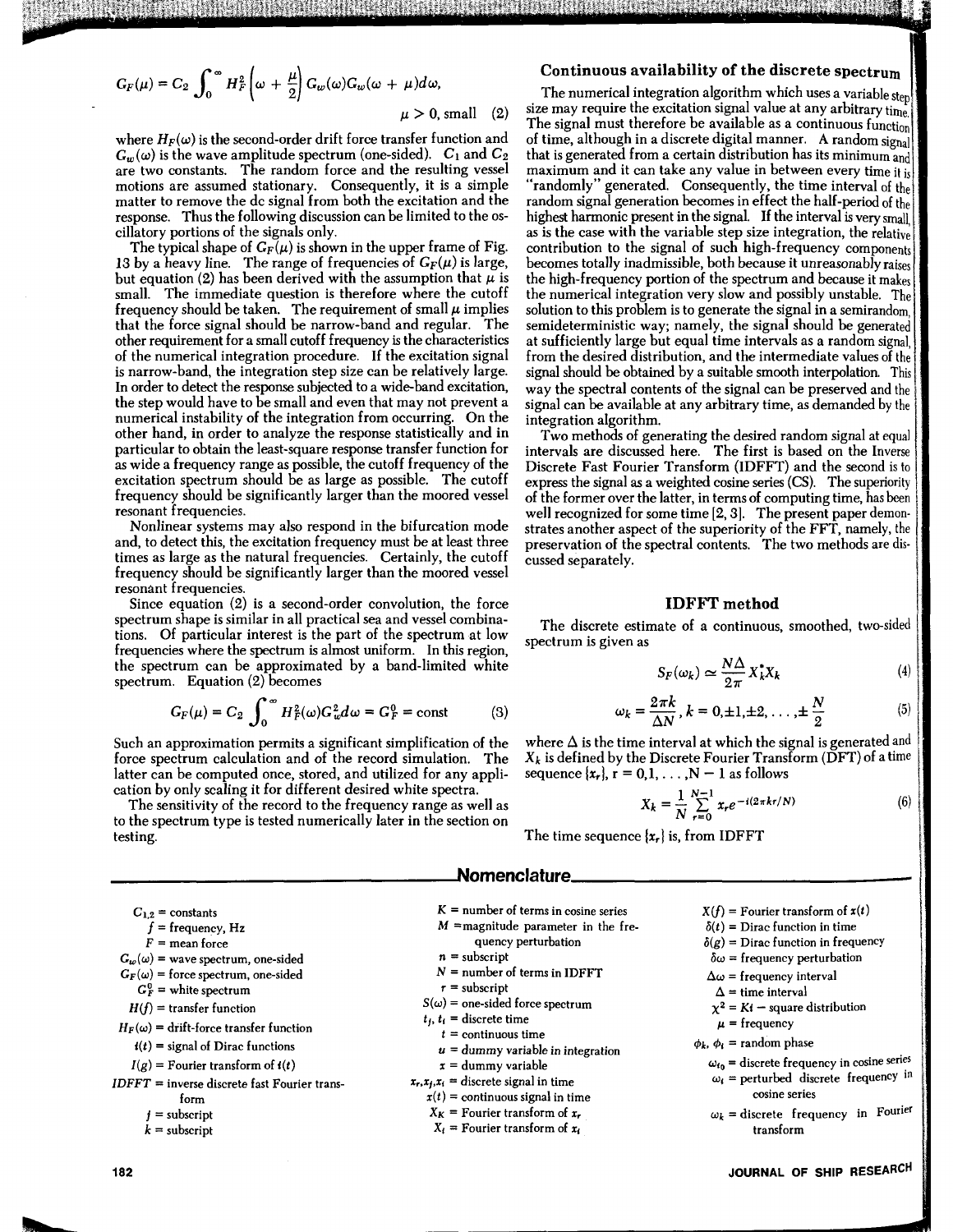$$
x_r = \sum_{k=0}^{N-1} X_k e^{i2\pi kr/N}, \quad r = 0, 1, ..., N-1 \tag{7}
$$

The OFT sequence is then, from equation (4)

$$
|X_k| = \left[\frac{2\pi}{N\Delta} S_F(\omega_k)\right]^{1/2} \tag{8}
$$

In the present problem  $S_F(\omega)$  is available from the drift force spectrum. On the other hand, the phase is not available. In order that  $\{x_r\}$  be Gaussian, the phase contained in  $X_k$  must be random and uniformly distributed between 0 and  $2\pi$ . Denoting the phase angle by  $\phi_k$ , the DFT sequence  $\{X_k\}$  becomes

$$
X_k = \left| X_k \right| e^{i\phi_k} = \left| \frac{2\pi}{N\Delta} S_F(\omega_k) \right|^{1/2} e^{i\phi_k} \tag{9}
$$

Finally, substituting equation (9) into equation (7) and converting  $S_F(\omega_k)$  to the one-sided spectrum of the drift force,  $G_F(\omega_k)$ , yields the required time series  $\{x_r\}$ 

$$
x_{r} = \sum_{k=0}^{N-1} \left[ \frac{2\pi}{N\Delta} \frac{1}{2} G_{F}(\omega_{k}) \right]^{1/2} e^{i\phi_{k}} e^{i2\pi kr/N},
$$
  

$$
r = 0, \ldots, N-1 \quad (10)
$$

The N random values  $x_r$  are spaced on the time axis  $\Delta$  apart. The interval  $\Delta$  should not be confused with the sampling interval of the response signal. In general the two will be different.

The calculation of equation (9) is carried out in the numerical examples given here using the FFT algorithm. The details of it can also be found in reference [4). The numerical examples given later in the section on testing illustrate the sensitivity of  $\{x_r\}$  to the duration of  $\Delta$  and to the length of the series, N, in equation (10). It seems worthwhile to mention here a few practical aspects of using the IDFFT algorithm for the present purpose. It is important to order the sequence  $\{X_k\}$  as follows:  $X_0 = 0$  since the process has zero mean:

$$
X_j = X_k, k = 1, 2, ..., \frac{N}{2}, j = N - 1, N - 2, ..., \frac{N}{2} + 1
$$

where the asterisk denotes the complex conjugate. Finally, the spacing between the spectral ordinates read from the given spectrum  $G_F$  must be equal to  $2\pi/(N\Delta)$ , so that only  $N/2$  spectral ordinates are read from the one-sided spectrum  $G_F$ .

# **Weighted cosine series method**

Shinozuka in [5) successfully demonstrates that the time record can be generated as follows:

$$
x_j = x(t_j) = \sqrt{2} \sum_{i=0}^{K} [G_F(\omega_i) \Delta \omega]^{1/2} \cos(\omega_i^0 t_j + \phi_i),
$$
  

$$
j = 0, \dots N \quad (11)
$$

where

 $G_F(\omega_i)$  = drift force spectrum discretized at N frequencies  $\Delta \omega = (\omega_{\text{max}} - \omega_{\text{min}})/K$ 

- $\phi_i$  = random phase uniformly distributed between 0 and  $2\pi$
- $\omega_i^0 = \omega_i + \delta \omega(t)$
- $\omega_i = \omega_{\min} + (i-1)\Delta\omega$
- $\delta\omega$  = random perturbation of frequency, introduced in order to prevent the signal periodicity within the record, and uniformly distributed as follows

$$
-\frac{\Delta \omega}{M} \leqslant \delta \omega \leqslant \frac{\Delta \omega}{M}
$$

where **M** is typically equal to 20 to 40.

The statistics of equation (11) can be found in [5]. The record  $\{x_j\}$ 

is generated at equal time intervals  $\Delta = t_1 - t_{1-1}$ . Note that this method is more direct than that of the IDFFT, but it is not obvious which is more efficient computationally. A comparison of the computer overhead for the two methods is provided, together with a discussion of sensitivity of  $\{x_i\}$  to the number of harmonics used in equation (11), and to the interval length,  $\Delta$ . Again, this interval should not be confused with the sampling interval of the record signal. The only requirement imposed on  $\Delta$  by equation (11) is that it is small enough for the largest  $\omega_i$  to be reflected in the signal, that is,  $\omega_{\text{max}} \leq \pi/\Delta$ . In particular,  $\Delta$  is independent of the number of harmonics, *K.* In contrast, the interval length and the number of harmonics  $N$  in equation (10) are closely related to each other.

## **Interpolation of the discrete signal**

The discrete signal obtained by either of the two methods described in the previous sections is available at time intervals  $\Delta$ . This signal may be regarded as the result of multiplying a continuous signal (unknown) by a signal **i(t)** which consists of Dirac delta functions

$$
i(t) = \sum_{n = -\infty}^{\infty} \delta(t - n)
$$
 (12)

This gives the discrete signal  $x_i(t)$  where

$$
x_i(t) = x(t) \cdot i(t) \tag{13}
$$

and it is desired to determine  $x(t)$ . The multiplication in time, equation (13), corresponds to convolution in frequency

$$
X_i(f) = \int_{-\infty}^{\infty} X(f - g)I(g)dg
$$
 (14)

where  $X_i$ ,  $X_j$ , and  $I_j$  are Fourier transforms of  $x_i$ ,  $x_j$ , and  $i_j$ , respectively. The transform of *i(t)* is

$$
I(g) = \frac{1}{\Delta} \sum_{n = -\infty}^{\infty} \delta \left( g - \frac{n}{\Delta} \right)
$$
 (15)

Equation (14) now becomes, from property of the Dirac function:

$$
X_i(f) = \int_{-\infty}^{\infty} X(f - g) \frac{1}{\Delta} \sum_{n=-\infty}^{\infty} \delta \left( g - \frac{n}{\Delta} \right) dg \qquad (16)
$$

$$
= \frac{1}{\Delta} \sum_{n=-\infty}^{\infty} X \left( f - \frac{n}{\Delta} \right)
$$

This indicates that the signal  $x_i(t)$  has a transform with period  $1/\Delta$ . If  $X(f)$  is zero when  $|f| \geq 1/2\Delta$ , that is, outside of the Nyquist frequency, then  $X_i(f)$  is simply a periodic version of  $X(f)$ . Thus it is possible to determine  $X(f)$  from  $X_i(f)$  by multiplying  $X_i(f)$  by  $\Delta$ , or formally by  $H(f)$ , where

$$
H(f) = \begin{cases} \Delta, |f| \le \frac{1}{2\Delta} \\ 0, \text{ otherwise} \end{cases}
$$
 (17)

That is

$$
X(f) = X_i(f) \cdot H(f) \tag{18}
$$

The multiplication in the frequency domain corresponds to a convolution in time. The inverse Fourier transform of  $H(f)$  is

$$
H(f)|_{-F} = \frac{\sin(\pi t/\Delta)}{(\pi t/\Delta)}\tag{19}
$$

It follows that

$$
x(t) = \int_{-\infty}^{\infty} \frac{\sin(\pi u/\Delta)}{(\pi u/\Delta)} x_t(t-u) du \qquad (20)
$$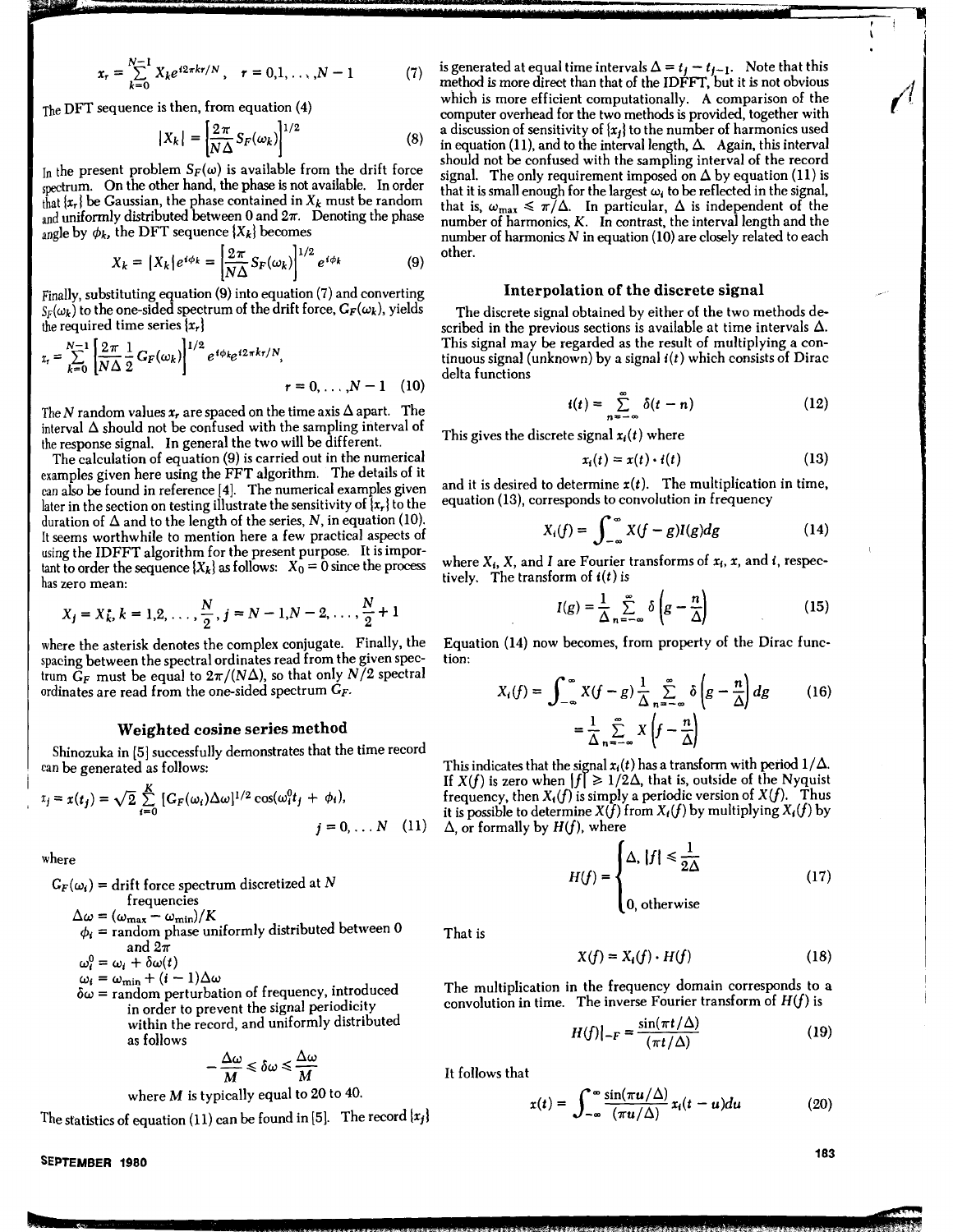**Table 1 Parameters of output spectrum calculations from Interpolated record** 

| Record length, s (approximately)     | 15000    |
|--------------------------------------|----------|
| Sampling interval, s                 | 15       |
| Number of points in sample           | 1000     |
| Number of trailing zeros             | 24       |
| FFT series length                    | 1024     |
| Power of 2 in FFT algorithm          | 10       |
| Smoothing interval, No. of points    | 11       |
| Frequency resolution (bandwidth), Hz | 0.000716 |
| Nyquist frequency, Hz                | 1/30     |
| $x^2$ number                         | 21       |
| $\sigma/m$ of spectral ordinates     | 0.3      |
| Window type applied to record        | cosine   |
|                                      |          |

The derivation of equations (12) through (20) followed that given by Jenkins and Watts in [6].

The discrete form of equation (20), used in digital computation, is

$$
x(t) = \sum_{i=-K}^{K} \frac{\sin \frac{\pi}{\Delta} (t - t_i)}{\frac{\pi}{\Delta} (t - t_i)} x_i(t_i)
$$
 (21)

The convergence of  $x(t)$  with K is theoretically perfect; when performed numerically, however, it suffers from the round-off error because the function  $sin(x)/x$  decays quickly with increasing |x|. It has been found in the present problem that  $K = 4$  yields convergence. When  $t = t_i$ ,  $\sin(x)/x$  is unity and the discrete signal is recovered as  $x(t = t_i) = x_i$ .

The interpolation equation (21) is a perfect filter for recovering a continuous signal from a discrete signal. The most spectacular property of this method is that both the mean and the rootmean-square (rms) of the continuous signal are identical to those of the discrete signal. In contrast, the spline and polynomial interpolations do not preserve the mean and the rrns. Also, equation (21) is computationally short to evaluate and therefore is particularly suitable for applications such as the variable step size integration of equations of motion.

### **Testing**

In summary, it is desirable to study the computational efficiency and the sensitivity of the required drift force signal to the following:

(a) changes in the location of the cutoff frequency,

- (b) approximation of the original spectrum by a white spectrum,
- $(c)$  method used for generating the discrete signal at equal time intervals,
- (d) changes in the duration of the time intervals,  $(e)$  changes in the number of harmonics taken i
- changes in the number of harmonics taken in the summations (10) and (11) of the IDFFT method and the cosine series method, respectively, and
- $(f)$  quality of interpolation using  $(21)$ .

The testing procedure utilized was to assume an input spectrum approximating the original spectrum, then to generate the signal record, followed by a sampling of record and recomputation of the spectrum. The criteria used for evaluating the tests are

- quality of the output spectrum (how well it preserves the original spectrum shape and area),
- 2. quality of the signal (smoothness, frequency, and magnitude of occurrences of local extrema, and how well it resembles the narrow-band signal), and
- 3. frequency content of the output spectrum (how wide can the frequency range be without making the signal too erratic).

The particulars of generating the output spectrum from the signal are given in Table **l;** they are the same for all tests. The plots of the signal show only the first 1200 seconds (s) of the record, but the spectral computations are based on the entire record length of 15 000 s.

Table 2 lists the input and output particulars of the tests and Figs. 1 through 15 present the plotted results, one figure per test. The upper frame of each figure contains the input and output spectra. The input spectral heights are shown by circles and the output ones by a continuous line. The circles indicating the input spectra for the IDFFT method represent the initial spectrum which is linearly interpolated at the required number of frequencies to provide the spectrum input into the IDFFT. The lower frame of each figure contains the time records. The circles represent here the random signal, and the continuous line the signal interpolated by equation (21). The plots of the latter signal are generated from points interpolated at 5-s intervals. In all tests involving white spectra, the spectral heights have been adjusted to make the area under the spectrum equal to that of the corresponding original spectrum for the same range of frequencies. Three ranges of frequencies have been included in the tests (see Table 2). The largest cutoff frequency is equal to the Nyquist frequency of Table 1, that is, to the largest frequency that can be detected with the assumed record sampling interval. The two other ranges of frequency have been taken as a half and a quarter of the maximum range. The maximum resonant frequency occurs at 0.02 rad/s; thus all resonant

|      | Input Parameter        |                   |                                |                                  |      |                          | Output |                           |
|------|------------------------|-------------------|--------------------------------|----------------------------------|------|--------------------------|--------|---------------------------|
| Test | Method                 | Spectrum<br>Shape | $\omega_{\text{max}}$<br>rad/s | No. of<br>Harmonics <sup>a</sup> | Δ, s | Rms<br>Input<br>Spectrum | Record | Rms<br>Output<br>Spectrum |
|      | <b>IDFFT</b>           | white             | 0.2                            | 512                              | 15   | 1.22                     | 1.23   | 1.19                      |
| 2    | <b>CS</b>              | white             | 0.2                            | 30                               | 15   | 1.22                     | 1.21   | 1.22                      |
| 3    | IDFFT                  | original          | 0.2                            | 512                              | 15   | 1.22                     | 1,24   | 1.24                      |
| 4    | <b>CS</b>              | original          | 0.2                            | 30                               | 15   | 1.22                     | 1.24   | 1.24                      |
| 5    | <b>IDFFT</b>           | white             | 0.1                            | 256                              | 30   | 0.909                    | 0.905  | 0.920                     |
| 6    | $\mathbf{CS}$          | white             | 0.1                            | 30                               | 30   | 0.909                    | 0.903  | 0.909                     |
| 7    | <b>IDFFT</b>           | original          | 0.1                            | 256                              | 30   | 0.909                    | 0.944  | 0.951                     |
| 8    | <b>CS</b>              | original          | 0.1                            | 30                               | 30   | 0.909                    | 0.900  | 0.901                     |
| 9    | <b>IDFFT</b>           | white             | 0.05                           | 128                              | 60   | 0.591                    | 0.597  | 0.600                     |
| 10   | CS                     | white             | 0.05                           | 30                               | 60   | 0.591                    | 0.593  | 0.590                     |
| 11   | <b>IDFFT</b>           | original          | 0.05                           | 128                              | 60   | 0.591                    | 0.598  | 0.596                     |
| 12   | $_{\rm CS}$            | original          | 0.05                           | 30                               | 60   | 0.591                    | 0.599  | 0.600                     |
| 13   | $_{\rm CS}$            | original          | 0.2                            | 70                               | 15   | 1.22                     | 1.23   | 1.26                      |
| 14   | $\mathbf{c}\mathbf{s}$ | original          | 0.1                            | 70                               | 30   | 0.909                    | 0.908  | 0.906                     |
| 15   | $_{\rm CS}$            | original          | 0.05                           | 70                               | 60   | 0.591                    | 0.592  | 0.592                     |

**Table 2 Record simulation data** 

*<sup>a</sup>*In one-sided spectrum for IDFFT method.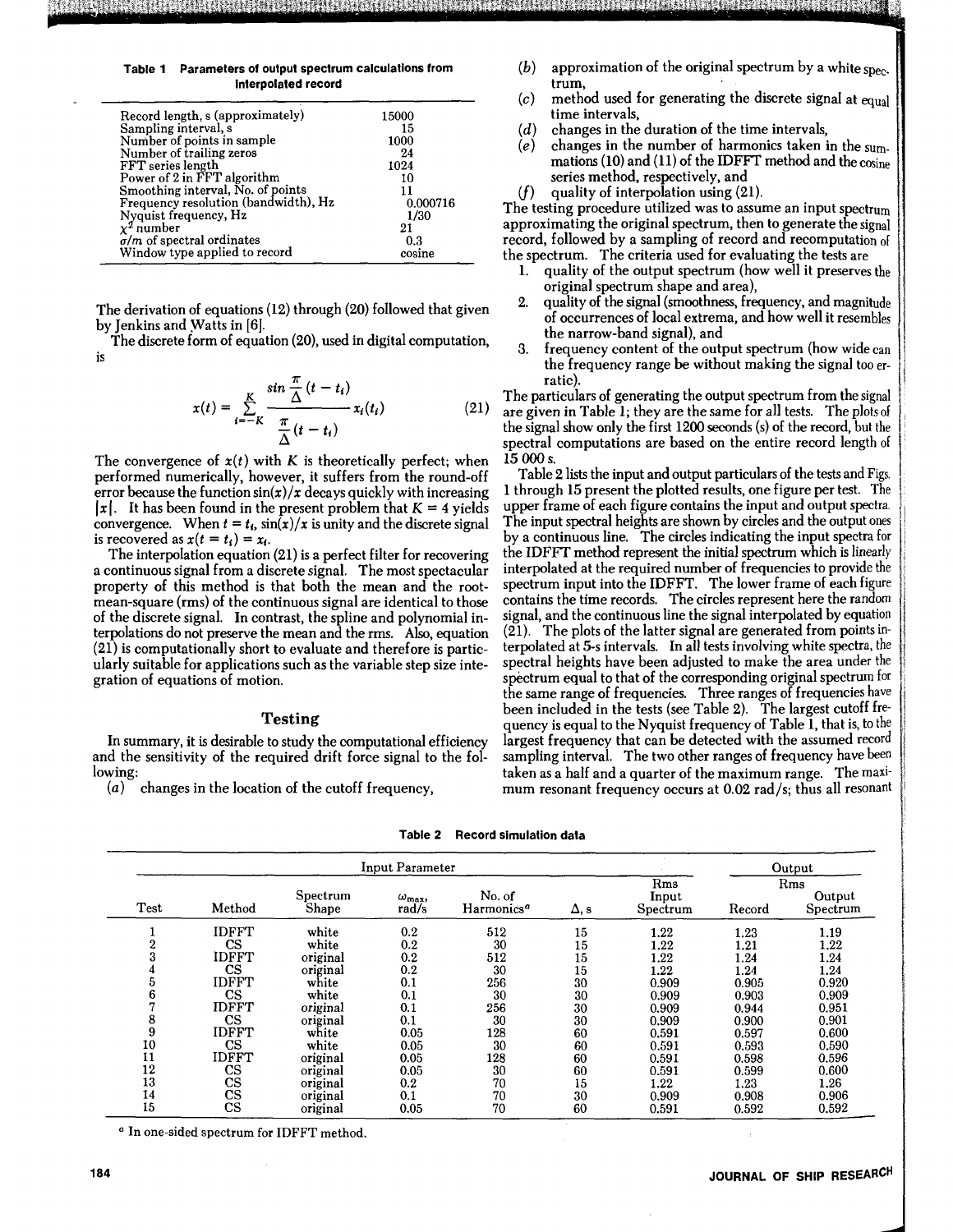

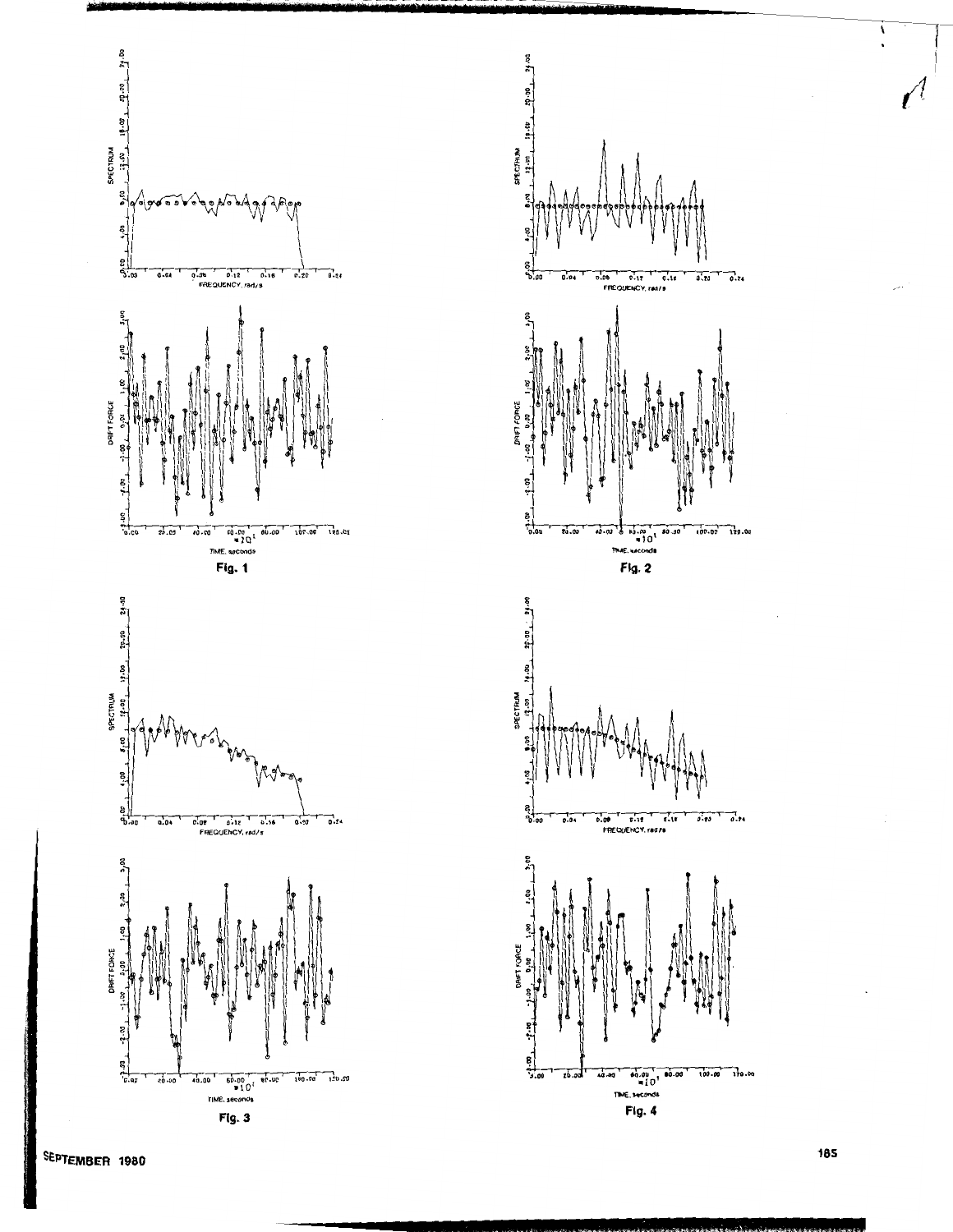



**JOURNAL OF SHIP RESEARCH**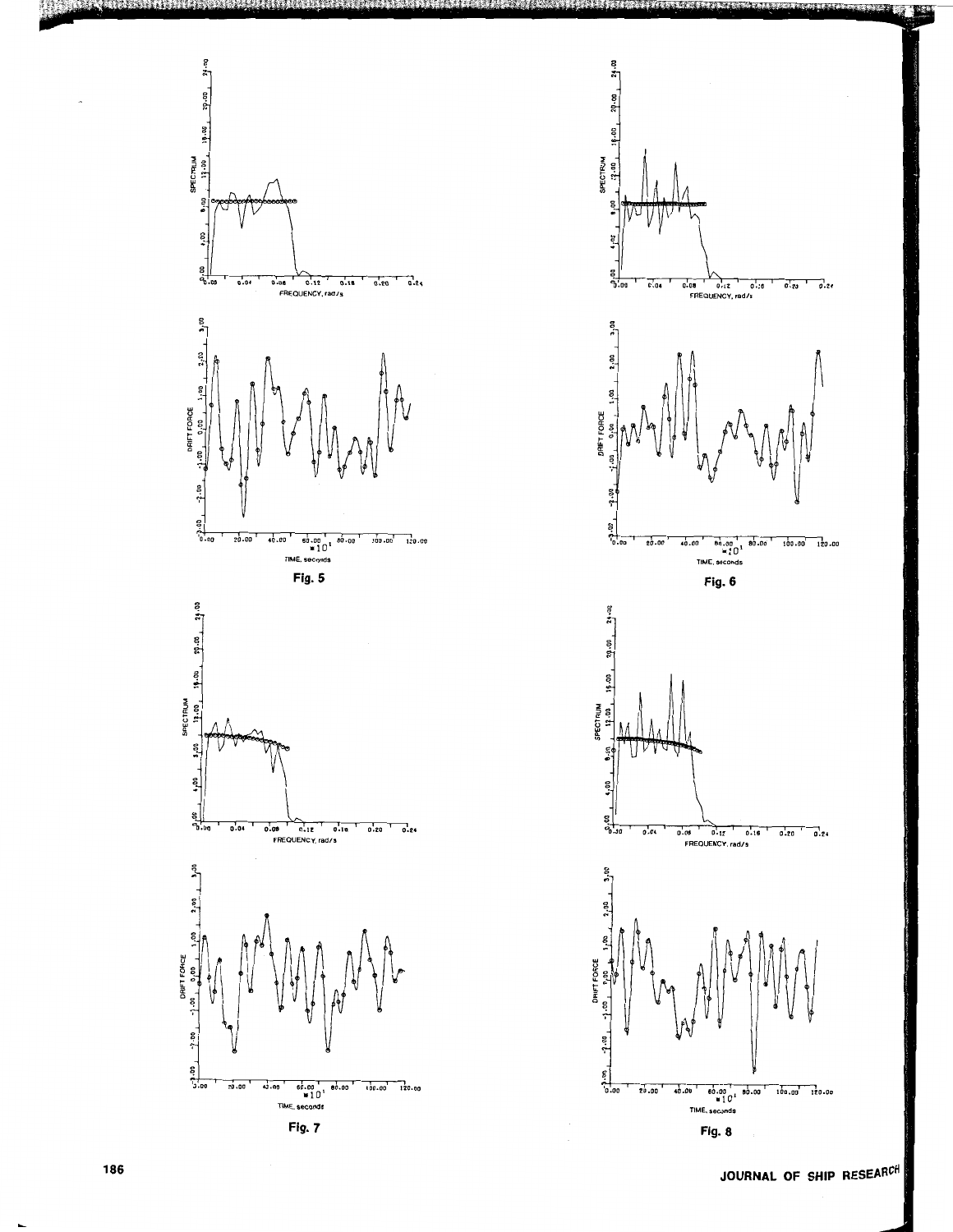

Fig. 11



 $\frac{1}{2}$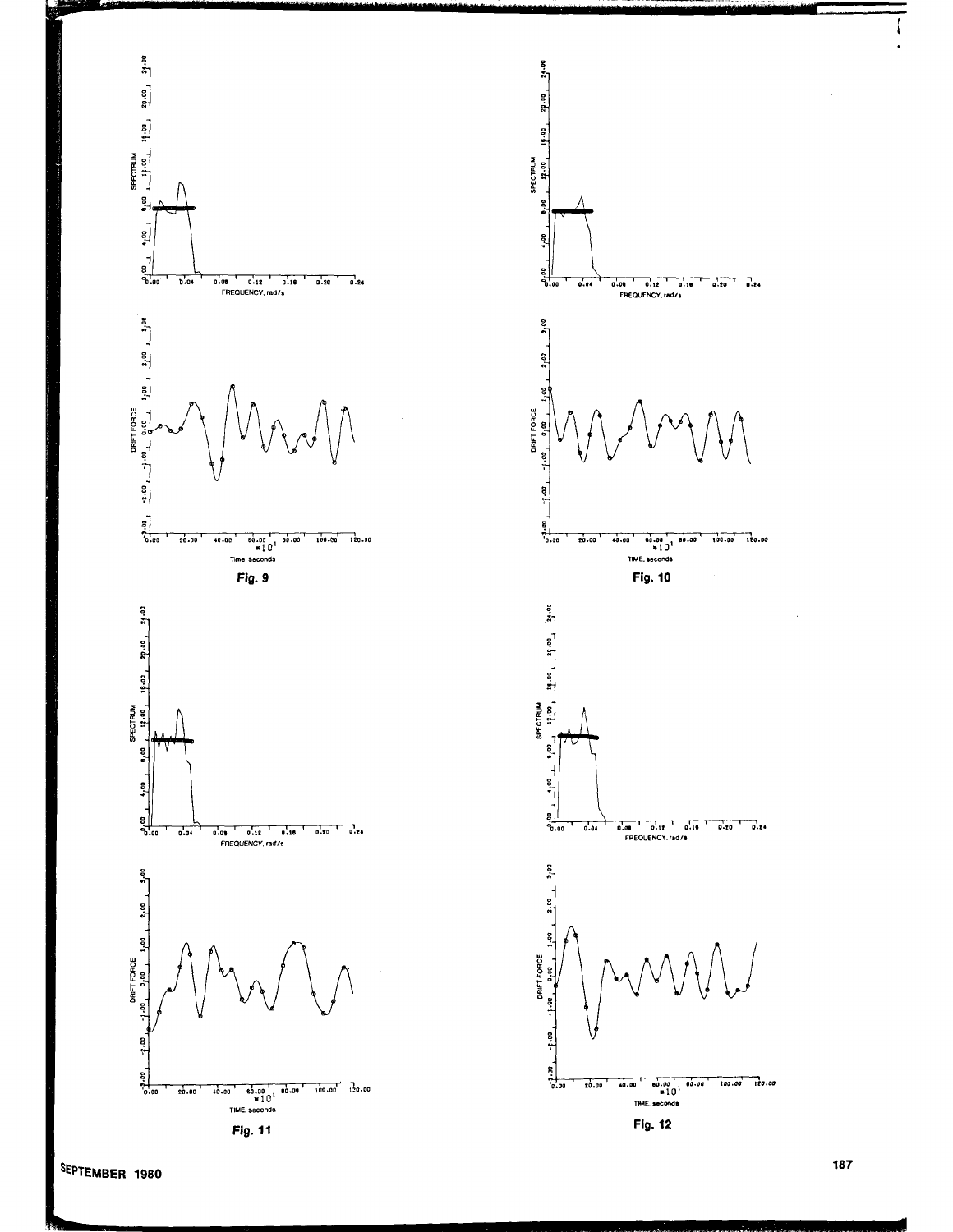



frequencies are located well within the range of the drift excitation frequencies. The spectral heights for the full frequency range spectra have been adjusted so as to make the record signal nondimensional.

## **Results**

The output parameters of Table 2 indicate that in all tests the agreement is satisfactory between the rms values computed from the input spectrum, from the interpolated record, and from the output spectrum. This is a reflection of the high quality of the  $\sin(x)/x$ -type interpolation.

A general comparison between the tests involving the IDFFT method and the cosine series method indicates that the IDFFT results in a much closer recovery of the spectral shapes. In fact, the IDFFT method would reproduce the spectral shape exactly, were it not for the cosine window applied to the interpolated records.

The computing time was consistently higher for the IDFFT method, by a factor of between 3 and 7.

Figures 1-4 represent the tests with the maximum range  $0^{\dagger}$ . frequencies. Figures **l** and 3 illustrate the white and original spectra for the IDFFT method and Figs. 2 and 4 similarly for the cosine series method. The character of all four records is almost identical. It could be expected that the white spectra would result in more occurrences of local extrema (peaks on the wrong side of the zero level) because of the larger relative contribution of the high-frequency harmonics. The tests do not indicate this,  $a_{i}^{D}$ ; parently because the differences between the white and "shaped spectral heights are not large enough even at the high end of frequencies. The quality of the records is consistently poor in terms of their usefulness for the integration algorithm. The records are erratic, with large numbers of local extrema and wit narrow peaks.